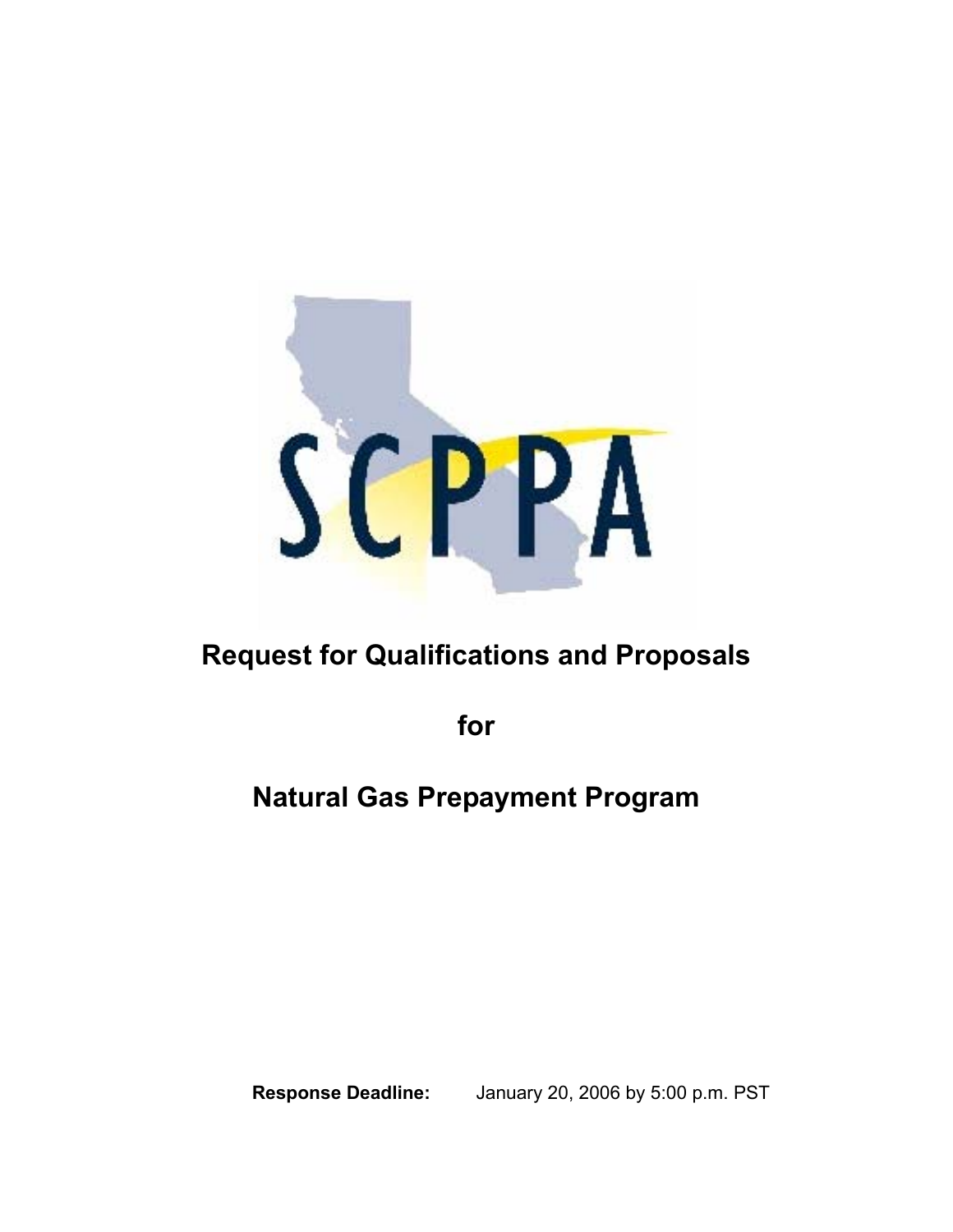## **SOUTHERN CALIFORNIA PUBLIC POWER AUTHORITY**

## **Request for Qualifications and Proposals for Natural Gas Prepayment Program**

#### **Introduction**

The Southern California Public Power Authority ("SCPPA") is soliciting the interest of firms to participate in a natural gas prepayment program. SCPPA is requesting proposals that provide for either or both of: (1) a prepaid gas supply and (2) the financing of the prepayment. SCPPA would prefer to receive combined proposals that incorporate both gas supply and financing services. SCPPA will permit joint proposals from teams that include both gas supply and financing entities. However, to the extent there are firms that would prefer to submit proposals only for either of gas supply or financial underwriting services, SCPPA will consider separate selections of gas supply and underwriting services if it is determined that such separate selection would be in SCPPA's best interest, and would meet SCPPA's overall objectives of providing a secure supply of favorably priced natural gas. SCPPA reserves the right to reject all proposals, to select any number of prepayment programs, postpone its execution at any time, and to change the selected prepayment program at any time all without liability or cost to SCPPA.

SCPPA's 310 MW Combined Cycle Magnolia Power Plant recently achieved commercial operation status and is now operational. In connection with that, several of SCPPA's members, and possibly other municipal utilities that are not SCPPA members, are interested in exploring the feasibility of a natural gas prepayment program. Current estimated need is for approximately 14,500mmBTU/day to be funded through prepayment. SCPPA is considering prepayment terms ranging from 10 to 15 years, and could enter a natural gas prepayment agreement as early as mid-2006.

#### **DISCUSSION OF GAS QUALITY, DELIVERY POINTS AND PIPELINE ACCESS**

#### **Scope of Services**

The prepayment supply and underwriting team(s) will be expected to work with SCPPA's finance team in the evaluation of financing strategies related to the prepayment program. SCPPA will expect an underwriting firm to serve as financing team leader. Specific responsibilities of the underwriting team will include, but are not limited to, the following:

- Structure, schedule, purchase and lead the execution of the program.
- Attend and participate in meetings related to the financing.
- Provide support services for completion of the financing.
- Analyze and assist in the evaluation of credit enhancement proposals, as appropriate.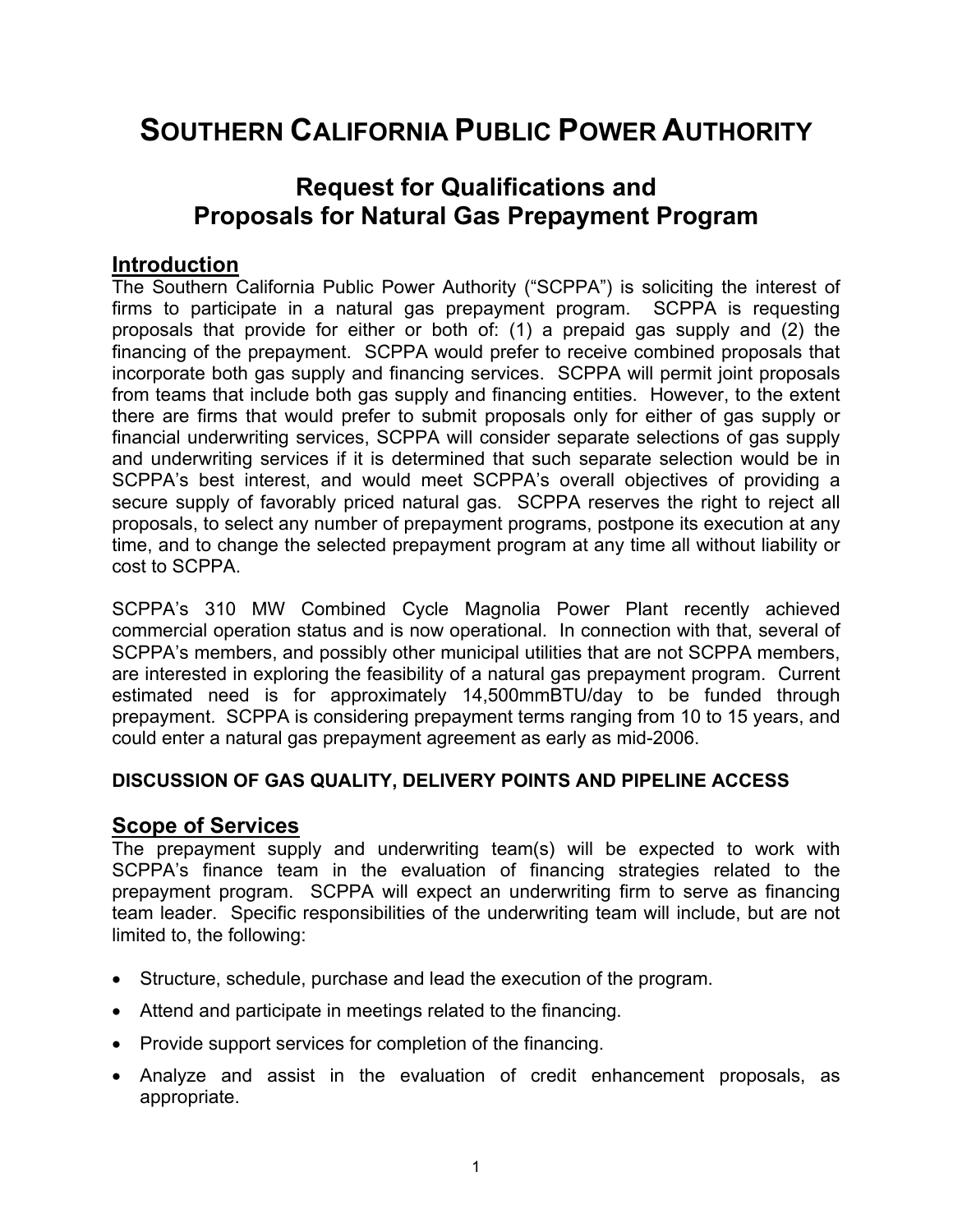- Provide ongoing information to finance team regarding the activity and status of the financing.
- Assist in preparation for presentations to Board of Directors, rating agencies, investors, and insurers, as appropriate.
- Present a timely, comprehensive summary of management performance to include distribution of bonds by syndicate member and investor category.

SCPPA will expect the firm or group responsible for gas supply to participate in activities that include, but are not limited to the following:

- Enter good faith negotiations related to the price, supply and delivery of natural gas.
- Assist in developing a credit structure that provides protections to SCPPA against the credit deterioration or default of the gas provider.
- Providing assurances, guarantees or other forms of credit enhancement that may be available to improve the credit ratings or marketability of bonds sold to finance the prepayment.
- Provide periodic and ongoing information related to natural gas and credit consideration throughout the life of the prepayment arrangements.

## **Prepayment Team Selection Criteria**

SCPPA may or may not conduct interviews of firms following the receipt of written responses. The selection criteria for individual firms, or teams of firms, will include:

- Experience in the public power sector and with comparable prepayment programs.
- Demonstrated ability to execute a cost-effective program.
- A firm's capitalization and the ability to perform the outlined program.
- Innovative approach (as it relates to SCPPA's needs).
- Risk mitigation.
- Compensation (while compensation is important, it will not be used as the sole determinant in the selection process).
- Completeness and quality of the response.
- Other factors considered relevant by SCPPA.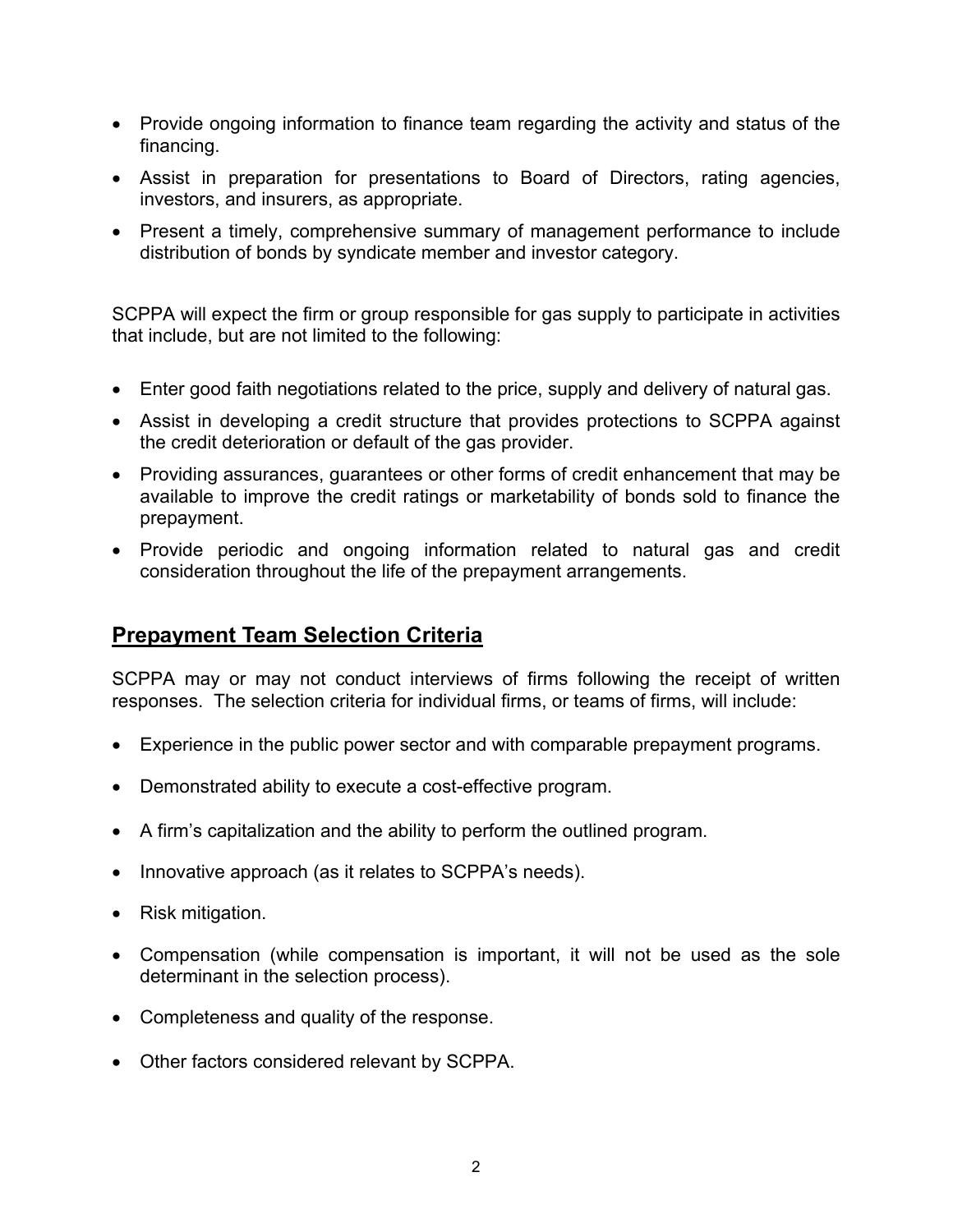## **Form of Proposal**

- Your proposal should be appropriately bound and should specifically address the relevant questions included in this request.
- Joint proposals between gas suppliers and underwriting firms will be accepted.
- Combined or joint team proposals should address completely all of the questions provided below.
- Proposals for only the gas supply or underwriting services will also be accepted.
- Firms that elect to submit proposals addressing only either the gas supply or underwriting roles should clearly state this position and answer only those questions that relate to the desired role. Gas supply only respondents should address all questions EXCEPT those in Questions Section B, and Underwriter services only respondents should address all questions EXCEPT those in Questions Section C.
- Please refrain from submitting general marketing materials that do not explicitly respond to the questions.
- Proposals should not exceed 15 pages in length, excluding a one or two-page signed and dated cover letter.
- Questions should be restated before each answer.

## **Questions**

- A. Organization of Firm(s)/Contacts
	- 1. Provide the name, address, telephone number and fax number of the principal contact(s) from your firm(s). (Resumes may be included as an appendix.) List the other members of your team. Briefly describe their proposed role in serving SCPPA and briefly describe their relevant experience. If interviewed, key members of the team should appear.
- B. Underwriting Experience/Approach
	- 1. Describe your firm's public power finance presence both nationally and within California specifically. Please highlight recent experiences in financing prepayment programs.
	- 2. Provide a case study that demonstrates your firm's ability to serve SCPPA in this capacity.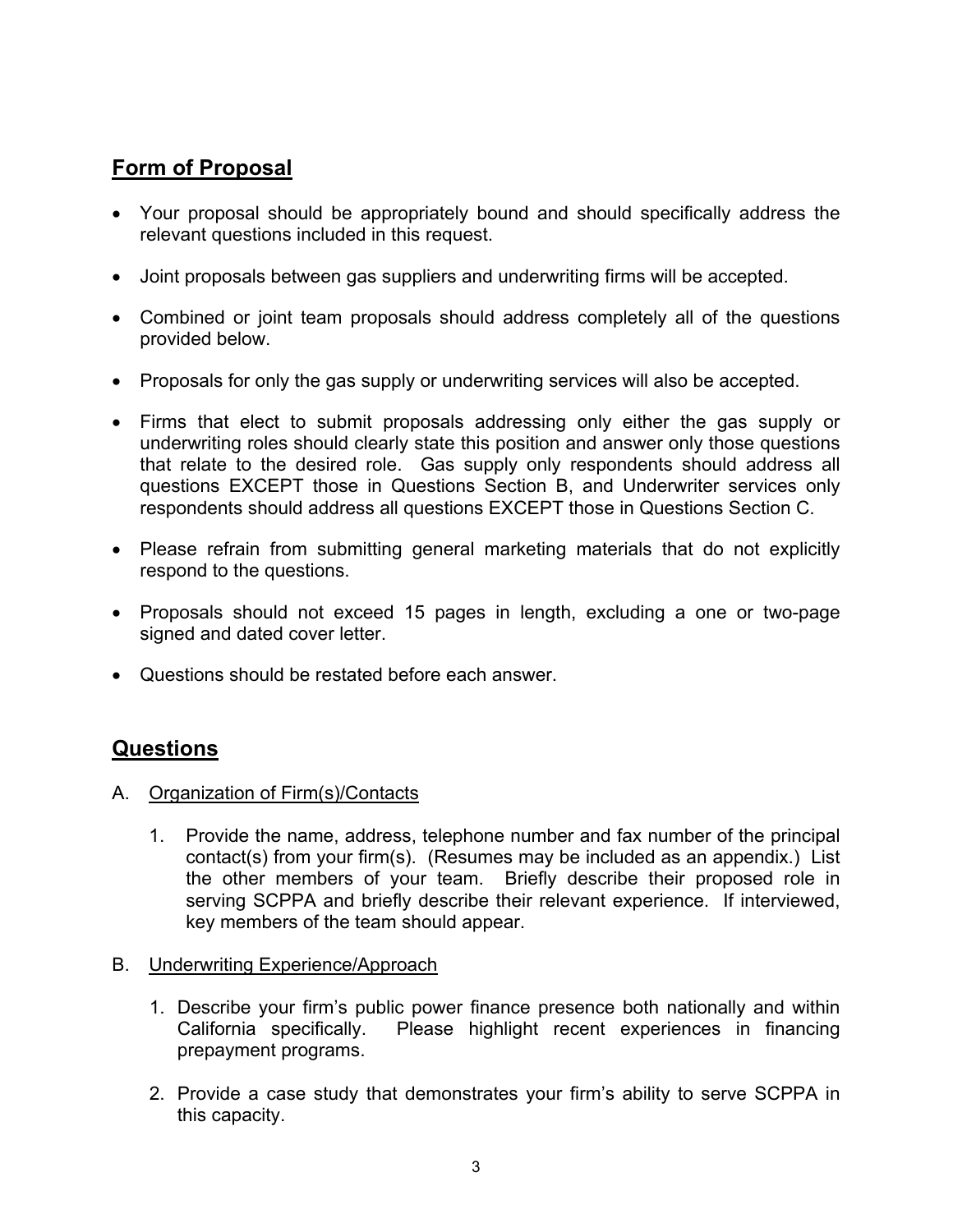- 3. Describe your proposed structure for a natural gas prepayment program for SCPPA. Summarize why your structure is the best structure and optimal for SCPPA. Discuss considerations, including timing, structure, tax and/or policy issues. Please discuss the risks inherent in your proposed structure of which SCPPA should be aware and how your structure mitigates such risk.
- 4. Discuss current industry issues specific to a prepayment program and how these issues have shaped your proposed approach. Note any market considerations that are specific to natural gas.
- 5. What do you anticipate will be the important credit considerations related to your proposed structure? SCPPA desires to limit its credit exposure only to highly rated entities and/or structures. How does your approach impact SCPPA and its Participants? How does your approach impact the creditworthiness of the bonds to be sold?
- 6. Describe your approach to marketing your proposed structure, including any considerations specific to your structure.
- 7. SCPPA is concerned that it could expend significant time, effort and financial resources and still be unable to complete a program. Do you envision this possibility as a real risk and why? What comfort can your firm provide that your structure is feasible and can be implemented successfully? Describe any other attributes that distinguish your firm from others offering similar services, that you believe would be helpful to SCPPA in the selection process.

#### C. Supplier's Experience/Approach

- 1. Describe your firm's public power finance presence both nationally and within California specifically. Please highlight recent experiences in financing prepayment programs.
- 2. Describe your firm's experience in dealing with publicly owned utilities specifically in California. Provide any recent transactions or financings in which you entered into long-term agreements to provide natural gas.
- 3. SCPPA anticipates buying a firm supply of natural gas of approximately 14,500mmBTU/day for between 10 and 15 years. Please discuss your firm's ability to provide this amount of gas and the risks that may be encountered in executing the delivery of the gas.
- 4. What do you anticipate will be the important credit considerations related to your proposed structure? SCPPA desires to limit its credit exposure only to highly rated entities and/or structures. How does your approach impact SCPPA and its Participants? How does your approach impact the creditworthiness of the bonds to be sold?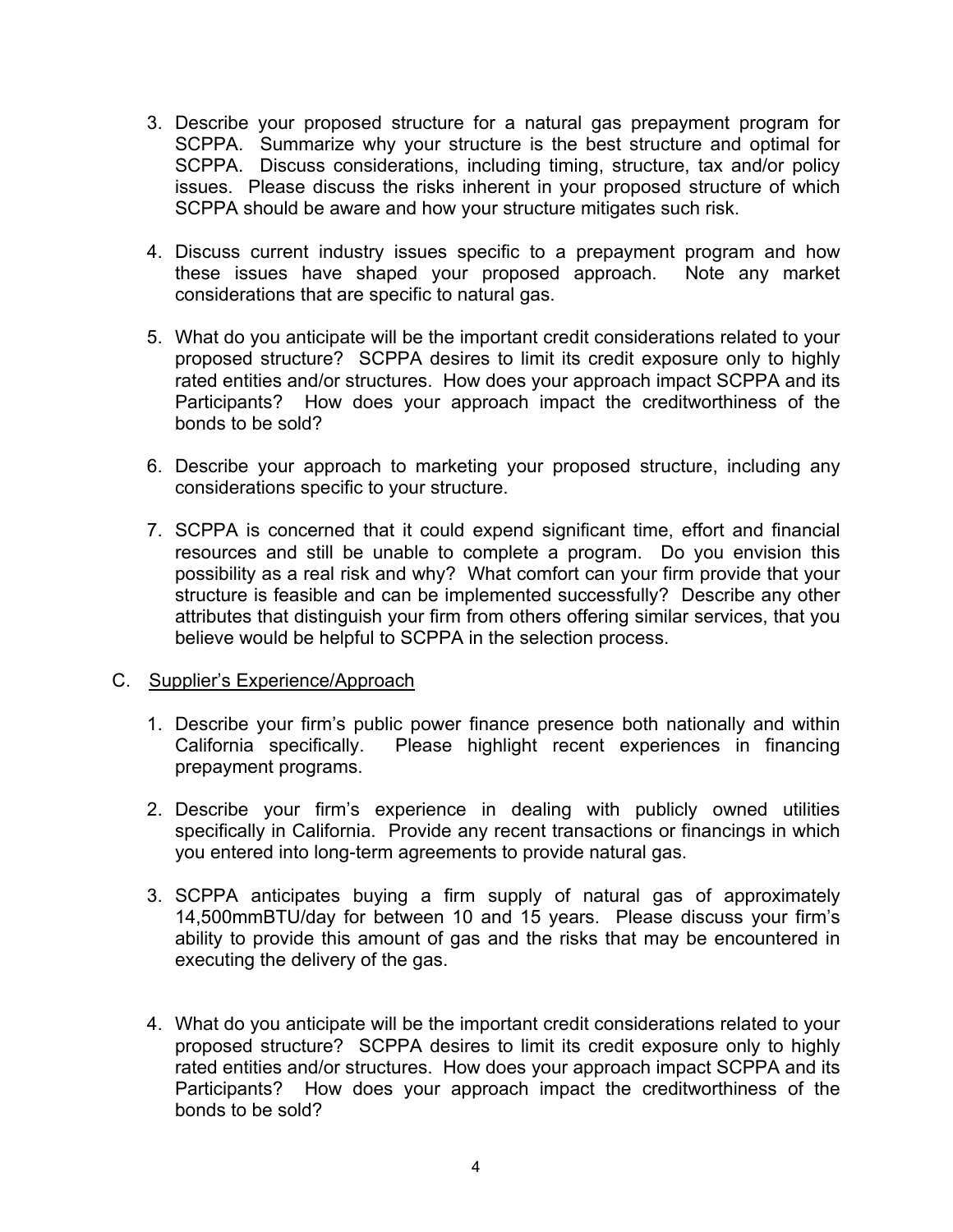- 5. SCPPA is concerned that it could expend significant time, effort and financial resources and still be unable to complete a program. Do you envision this possibility as a real risk and why? What comfort can your firm provide that your structure is feasible and can be implemented successfully? Describe any other attributes that distinguish your firm from others offering similar services, that you believe would be helpful to SCPPA in the selection process.
- 6. Please provide a prepayment price for 14,500 mmBtu/d of natural gas delivered to SoCal Border for 15 years. The price should be based on transactable, i.e. better than notional, forward gas prices as of January 12, 2006, starting with balance of year 2006 (Jul'06-Dec'06), calendar year strips for 2007-2020, and the first half of 2021 (Jan'21-Jun'21). In addition to the prepayment price for this gas, please provide the underlying gas prices used for each calendar year period, in nominal dollars, for use in SCPPA's evaluation of the benefit of prepayment. SCPPA acknowledges that the prepayment price is subject to change based on fluctuations in the gas market; however the methodology for determining the prepayment amount shall not change.
- D. Compensation/Fees/Costs
	- 1. Identify and detail how your team proposes to be compensated for your services. Include your not-to-exceed proposal for underwriters' spread for your proposed structure, specifying management fee, average takedown, and a detailed breakdown of expenses. Highlight any other areas or forms of compensation relative to this program. Please describe any circumstances whereby you would propose to increase your fee outlined herein. How do these fees compare with other recent prepayment transactions?
- E. Conflicts/Disclosure
	- 1. Indicate any conflicts or potentially conflicting situations your firm might have in serving as an underwriter or supplier for a prepayment program for SCPPA.
	- 2. Is your firm involved in any SEC or comparable investigation regarding sales methods, security dealings, underwritings or other practices? Please disclose the status of such matters.

## **Terms and Conditions**

- SCPPA reserves the right to reject any or all proposals.
- SCPPA reserves the right to appoint an additional member or members of the underwriting team at any time.
- SCPPA reserves the right to request clarification of information submitted and to request additional information.